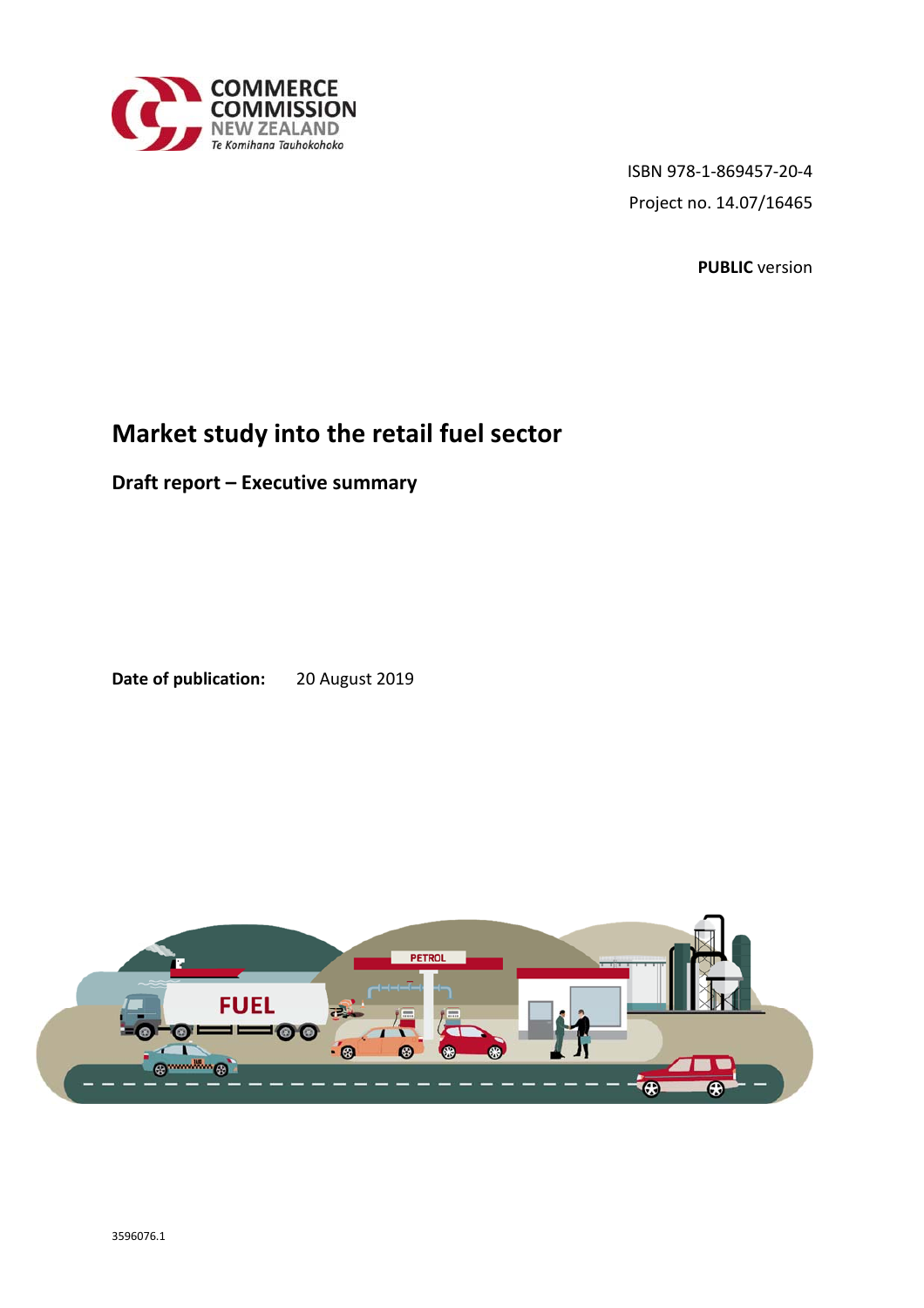# **Associated documents**

| <b>Publication date</b> | <b>Reference</b>       | <b>Title</b>                                                                                                           |
|-------------------------|------------------------|------------------------------------------------------------------------------------------------------------------------|
| 12 December 2018        | ISBN 978-1-869456-74-0 | Draft market studies guidelines                                                                                        |
| 12 December 2018        | ISBN 978-1-869456-75-7 | Market Study into the Retail Fuel Sector - Statement<br>of Process: Our intended process and how you can<br>contribute |
| 31 January 2019         | ISBN 978-1-869456-81-8 | Market study into the retail fuel sector:<br>Invitation to comment on preliminary issues                               |
| 18 April 2019           | ISBN 978-1-869456-92-4 | Market Study into the Retail Fuel Sector:<br>Working paper - Focus areas                                               |
| 18 April 2019           | ISBN 978-1-869456-91-7 | Market Study into the Retail Fuel Sector:<br>Working paper on assessing profitability                                  |

Commerce Commission Wellington, New Zealand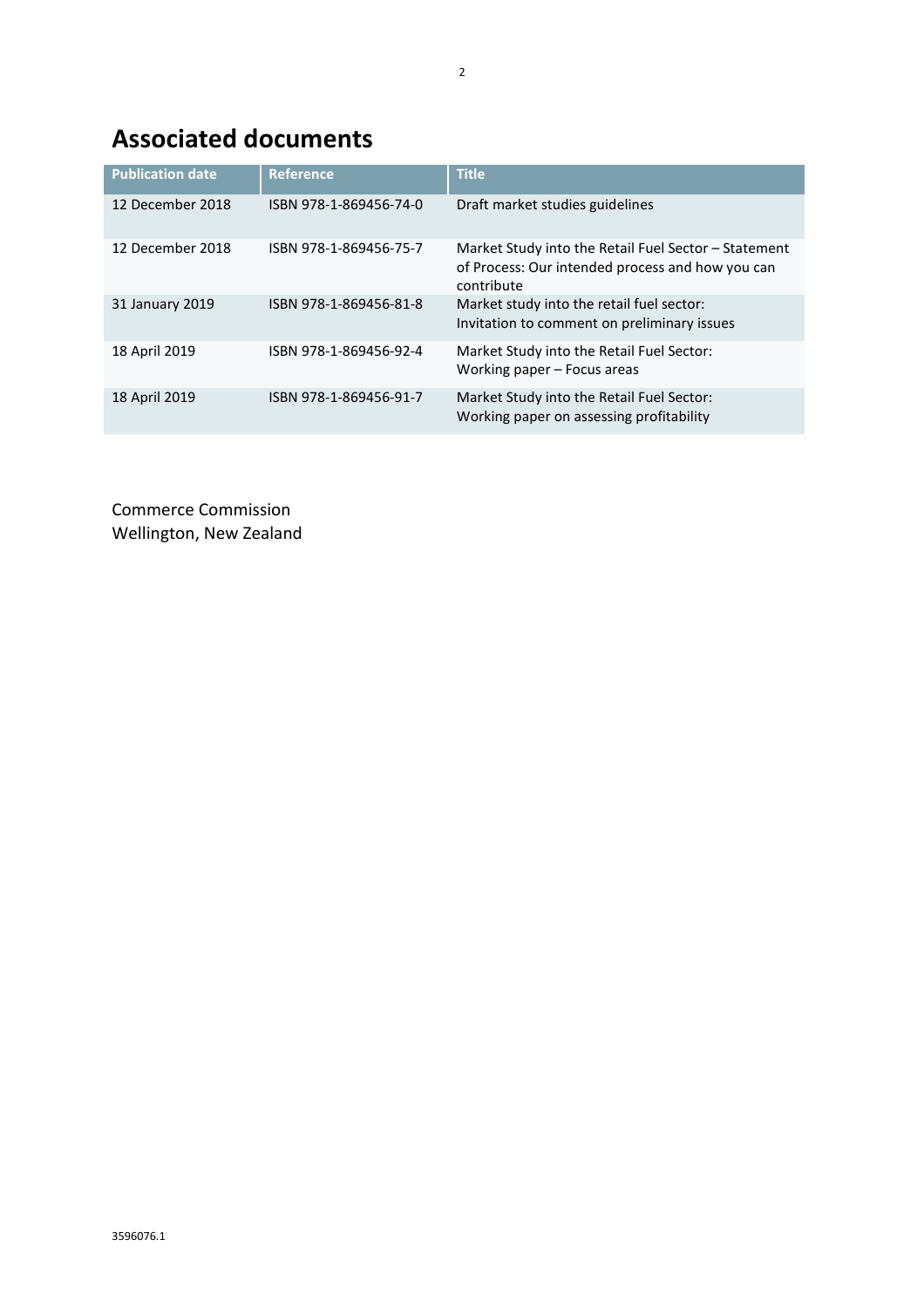## **Executive summary**

### **Purpose of this paper**

- X1 This report sets out the preliminary findings of our study of the New Zealand retail fuel market. The study considers factors that may affect competition for the supply of retail petrol and diesel used for land transport throughout New Zealand, whether competition to supply retail petrol and diesel is functioning well for consumers, and if not, how it could be improved.
- X2 Fuel is an essential purchase for many New Zealanders. Motor transport plays a key role in our day-to-day lives; getting us to work, school and away on holiday. Money spent on petrol and diesel can be a significant proportion of household and company bills.
- X3 Roughly 3.2 billion litres of petrol and 3.6 billion litres of diesel are consumed annually in New Zealand. Fuel purchased at service stations and truck stops accounts for about 98% of the petrol and 73% of the diesel consumed, at an annual cost of more than \$10 billion.
- X4 Petrol and diesel prices have attracted considerable public attention recently. Concerns have been raised about whether New Zealanders are getting a fair deal at the pump. Public interest in fuel prices prompted the Minister of Commerce and Consumer Affairs to ask us to undertake this study.
- X5 The study looks at a range of outcomes that we would expect to see in a market that is working well for consumers over the long term. These include the choices available to consumers, the quality of the fuel and services on offer as well as levels of investment, innovation and profitability.
- X6 New Zealand consumers pay relatively high prices for petrol and diesel. In the March 2019 quarter, New Zealand had the third highest pre-tax premium petrol and diesel prices in the OECD.
- X7 The price consumers pay at the pump is affected by a range of factors, including the global crude oil price, the level of the New Zealand dollar, taxes and changes in fuel company operating and distribution costs.
- X8 Whether consumers consider fuel prices to be high or low does not necessarily mean the market is, or is not, workably competitive. When it comes to price and profitability, an important outcome in a workably competitive fuel market is that both will tend to reflect normal rates of return over time, after covering supply costs.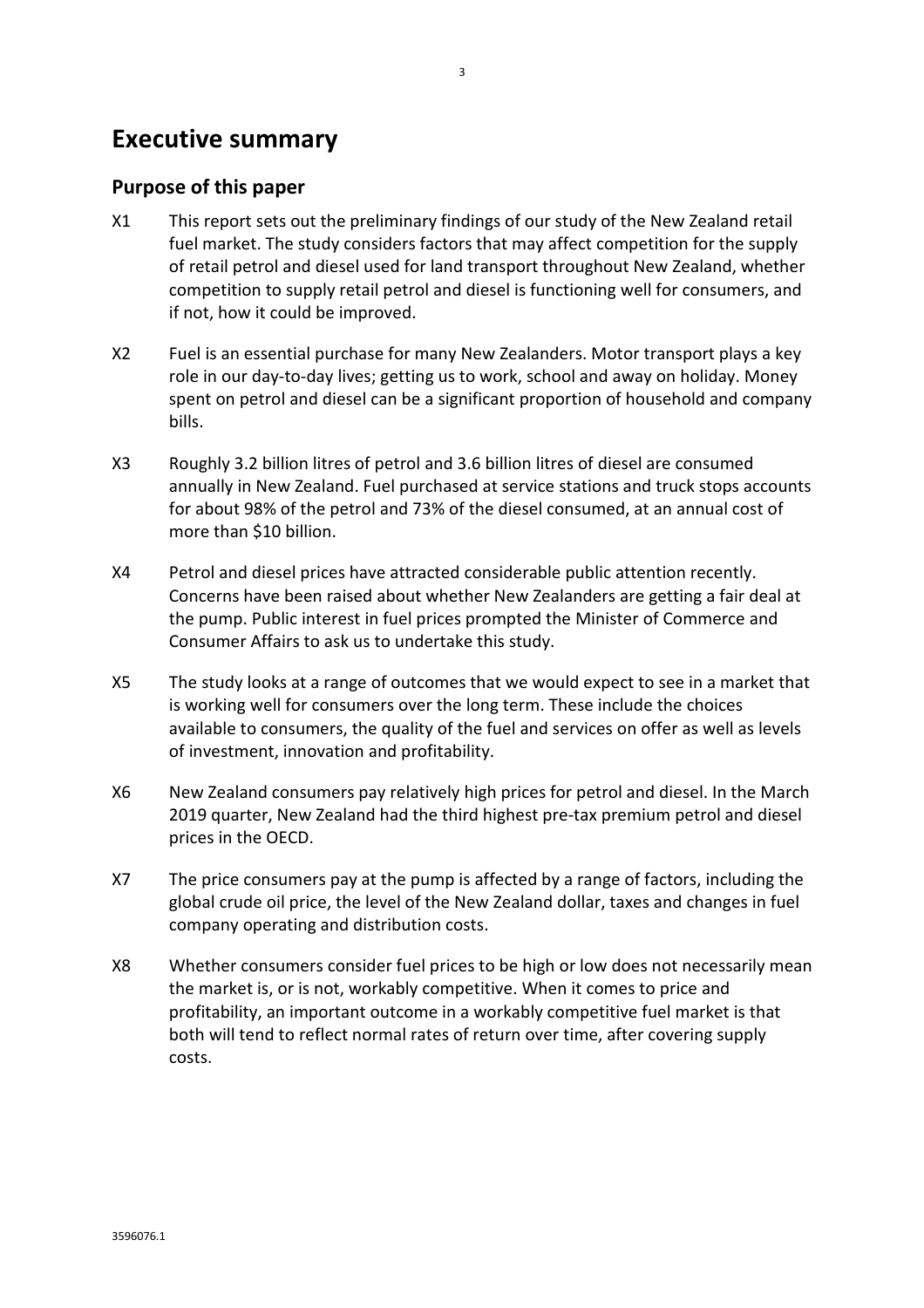- X9 In the study we are not concerned with short-term profits, which can be high for many reasons, including strong performance. They are not necessarily indicative of competition concerns. Rather, we are focused on longer term profitability and whether this is persistently high, as that could suggest prices are 'too high' and competition is not working as well as it could.
- X10 We currently consider that many fuel companies appear to be achieving a level of profitability in New Zealand that is persistently higher than what we estimate a reasonable return would be in a workably competitive market.
- X11 We have identified several factors we consider are hindering competition and contributing to these high returns. The core problem, in our view, is that an active wholesale market does not exist in New Zealand. This is weakening price competition in the retail market.
- X12 There are two interrelated factors we consider are affecting wholesale competition:
	- X12.1 Z Energy, BP and Mobil's (the majors) joint infrastructure network gives them an advantage over current and potential fuel-importing rivals, who face higher costs to enter the market; and
	- X12.2 Wholesale supply relationships, including contractual terms, between the majors and their resellers reduce competition and limit resellers' ability to switch supplier.
- X13 The combination of infrastructure sharing arrangements and supply relationships has helped to prevent rival fuel importers from entering the market or competing more vigorously against Z Energy, BP and Mobil. In addition, these same three firms have limited incentive to compete strongly against each other on price at either the wholesale or retail level.
- X14 New Zealand's only other fuel importer, Gull, has succeeded in entering some North Island retail markets and will shortly open its first South Island retail site. It has had a positive impact in reducing prices for consumers in some areas where it operates. However, it is also incentivised to maximise its own profits and can do so by setting its prices beneath the majors' average retail prices, without the threat of further competition driving prices down.
- X15 We have outlined some potential options that we consider could improve competition and outcomes for New Zealand consumers and discussed how they might be pursued. Ideally, the design and implementation of any changes would involve input from the industry. However, we also outline potential options for more direct government intervention that could improve competition outcomes.
- X16 Our findings and recommendations are preliminary at this stage. We are now seeking comment on these.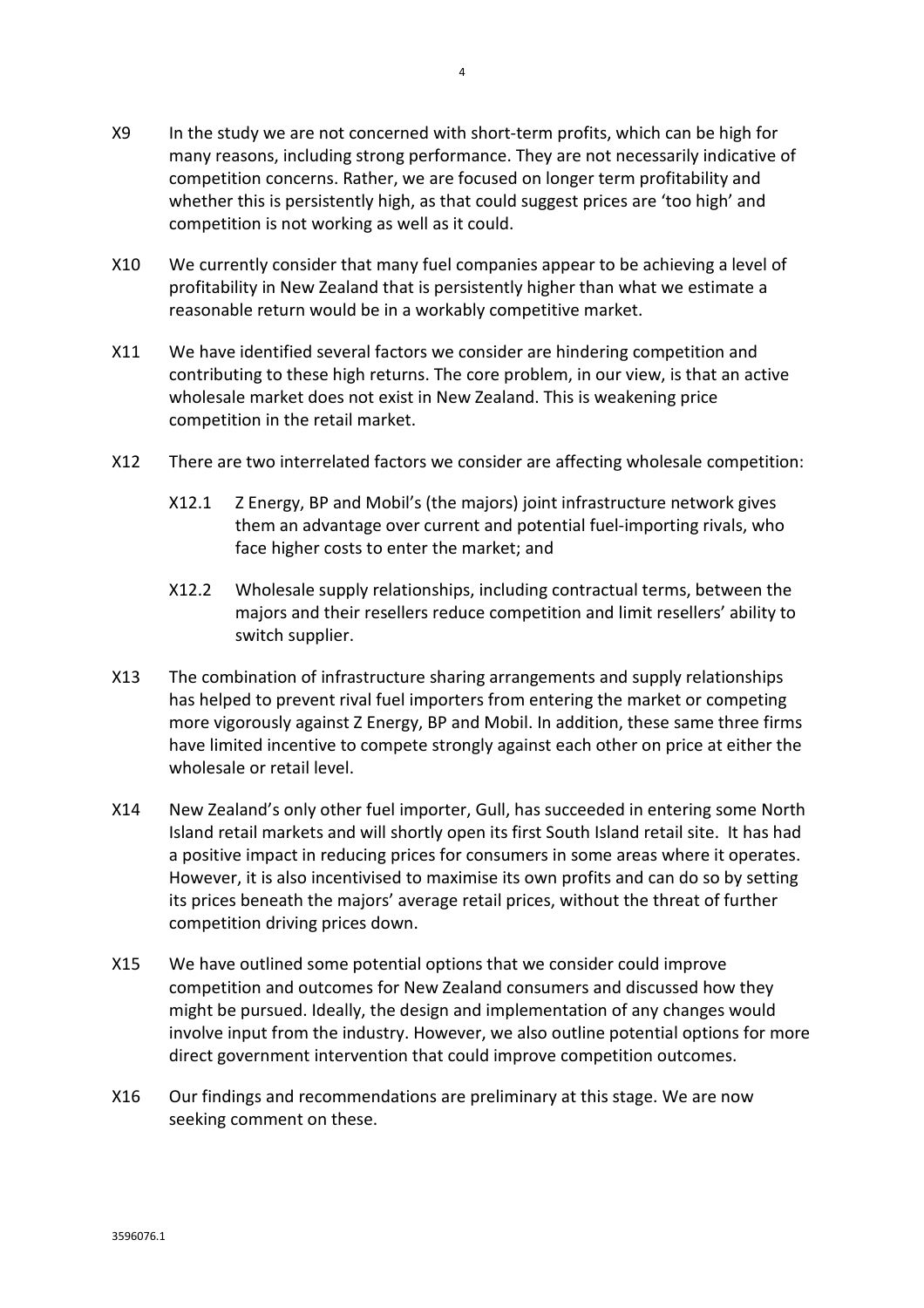X17 We will consider this feedback when preparing our final report. The final report will be delivered to the Minister by December 2019, who will then decide how to respond to our findings and recommendations.

### **Market context**

- X18 The competition issues affecting retail fuel prices in New Zealand have their historical origins in a time of government funded infrastructure and regulated wholesale pricing.
- X19 Prior to 1988, the wholesale price of fuel was regulated with the aim of providing a 13% return to importers. These importers – BP, Mobil, Caltex and Shell – were prohibited from being retailers and instead supplied fuel to independent retail sites at regulated prices.
- X20 To reduce costs and maximise production and distribution efficiencies, importers set up a series of joint ventures that enabled them to share key infrastructure assets. This included the construction of the Marsden Point refinery in the 1960s and the creation of a coastal shipping network to transport refined fuel to shared terminals at regional ports.
- X21 When the fuel industry was deregulated in 1988, the majors immediately entered the retail market, buying prominent retail sites of their own and securing long-term supply contracts with independent retailers.
- X22 The result was that the majors each became effectively vertically integrated, ending most wholesale competition. They also continued to benefit from the cost efficiencies of their infrastructure sharing agreements, which have largely continued unaltered since deregulation.

#### **New Zealand fuel industry today**

- X23 The fundamental structure of the New Zealand fuel industry has not materially changed in the past 30 years, though the number of companies and their respective influences has.
- X24 There are currently four companies that import fuel into New Zealand.
- X25 Z Energy, BP and Mobil each import crude oil to be refined at Marsden Point, which produces approximately 58% of the petrol and 67% of the diesel used in New Zealand. From here it is transported either by pipeline – to service Auckland and Waikato – or by coastal shipping to the companies' storage terminals at regional ports.
- X26 These three companies also import refined fuel to their terminals in Mt Maunganui, Wellington and Lyttelton. Together, they control over 90% of the fuel supplied to New Zealand consumers.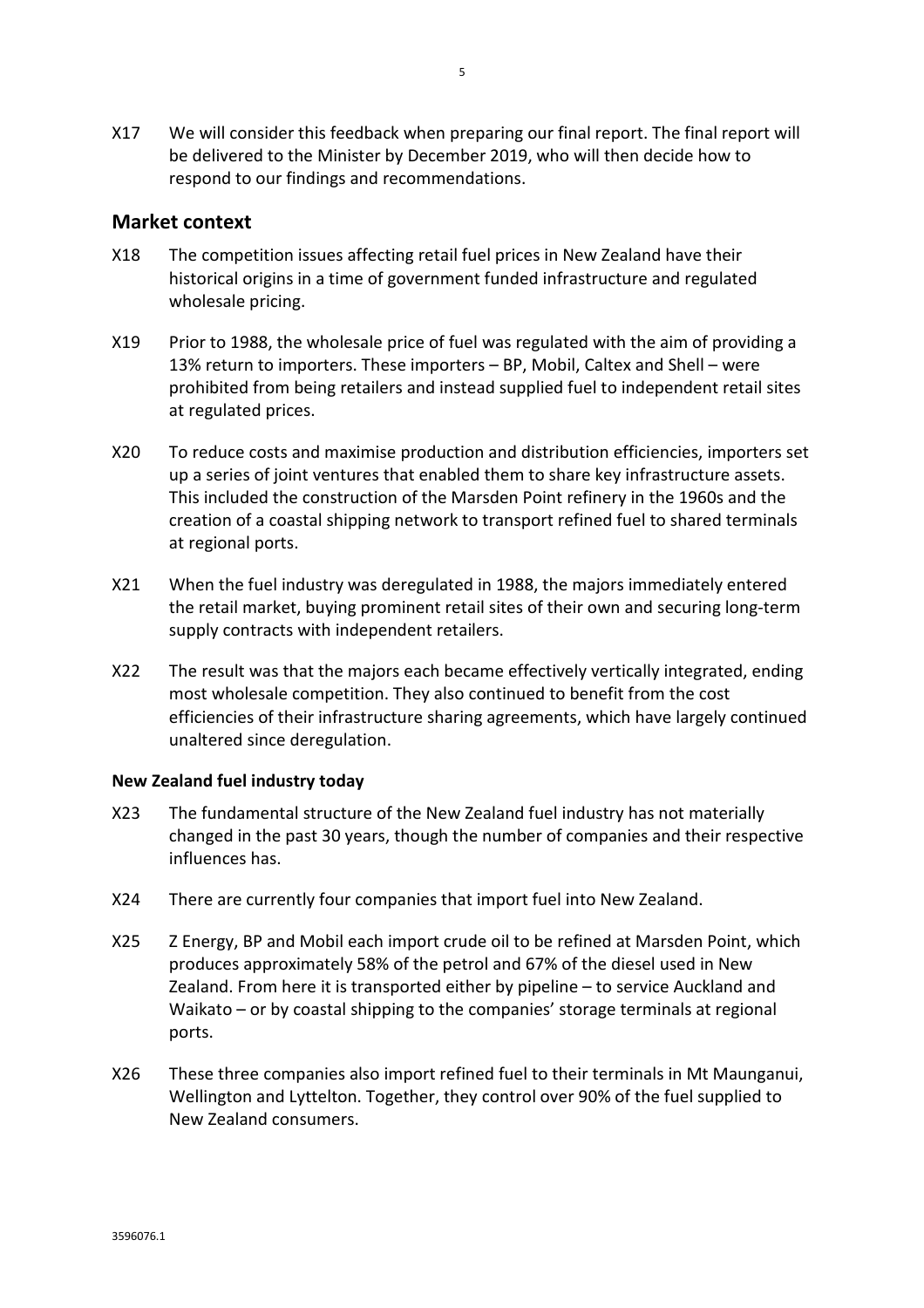X27 Gull is the only other importer of fuel and is not party to any of the infrastructure sharing agreements that exist between Z Energy, BP and Mobil. Gull imports all of its fuel into its Mt Maunganui terminal and from there trucks it to its North Island retail outlets.



Figure X1 **Terminal storage throughout New Zealand1**

X28 Currently, retail consumption is a near even split between petrol and diesel. Premium petrol (95 and 98 octane) makes up about 23 percent of total petrol consumption.

 $\overline{a}$ 

<sup>1</sup> In addition, Z Energy has a small amount of private storage of B100 (bio-diesel) at its plant in Wiri, the Wiri terminal and at its Mt Maunganui terminal. Z Energy currently operates no other private storage.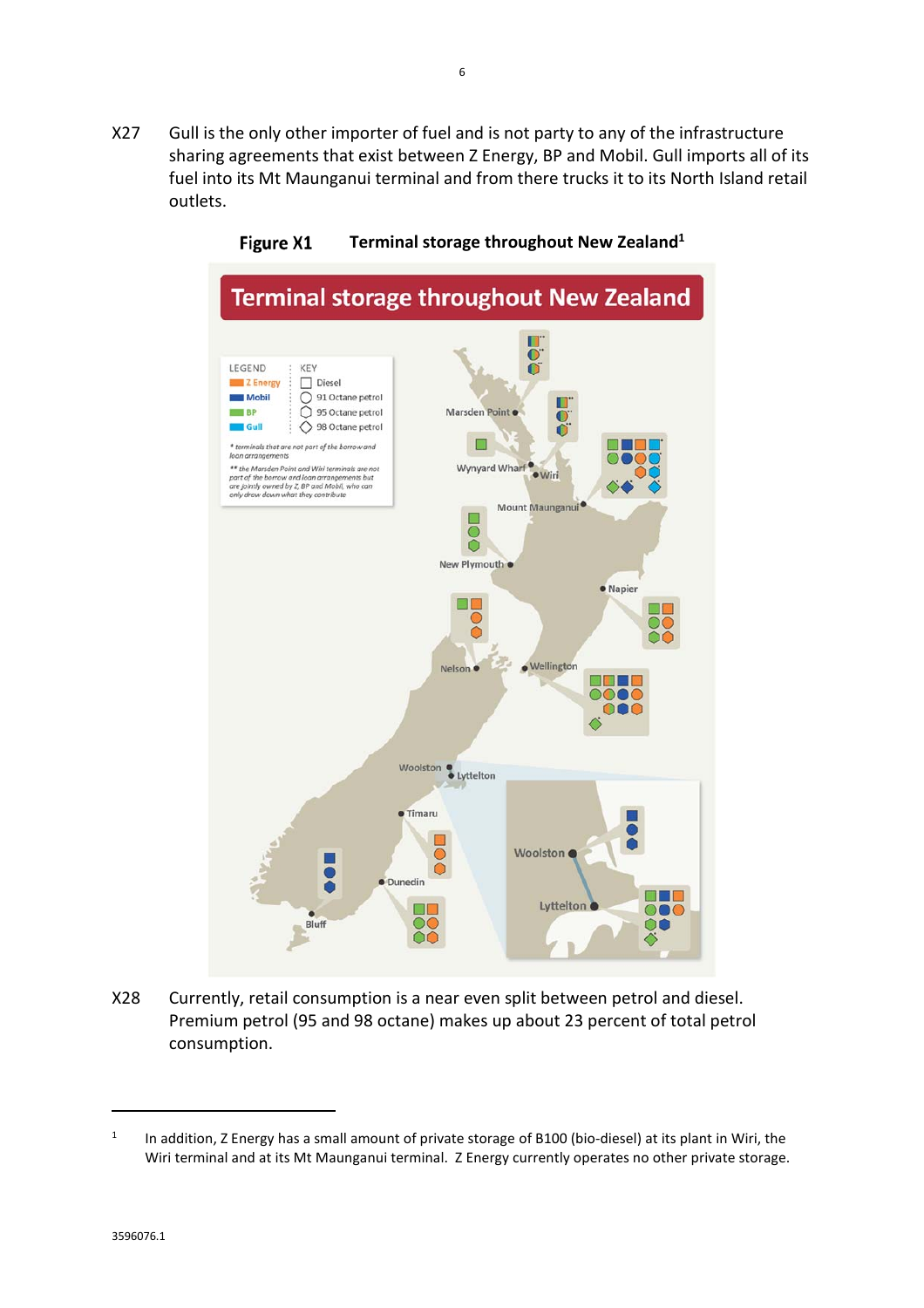- X29 Collectively, Z Energy, BP, Mobil and Gull control the supply of fuel to more than 1,300 retail sites under 20 different retail brands, either directly or indirectly through a distributor or reseller.
- X30 While approximately 65% of retail sites are operated under non-major brands, these sites only accounted for 20% of fuel volumes sold as at March 2019.
- X31 Gull will also shortly enter the South Island market, in addition to a new importer Timaru Oil Services Limited (TOSL) – that is currently building terminal storage at the Port of Timaru with the aim of commencing trading from 2020.

#### **Rising fuel margins**

X32 Following deregulation, importer margins initially fell before rising again until Gull and Challenge entered the market in the late 1990s. As shown below, margins were then on a downward trend until around 2008. Shell exited the market in 2010, selling its assets to the newly created Z Energy. Margins have trended up ever since.







X33 When Z Energy purchased Shell it publicly stated its intention to increase retail fuel margins and deliver a higher quality customer experience.

 $\overline{a}$ 

<sup>2</sup> MBIE https://www.mbie.govt.nz/building-and-energy/energy-and-natural-resources/energy-statisticsand-modelling/energy-statistics/weekly-fuel-price-monitoring/.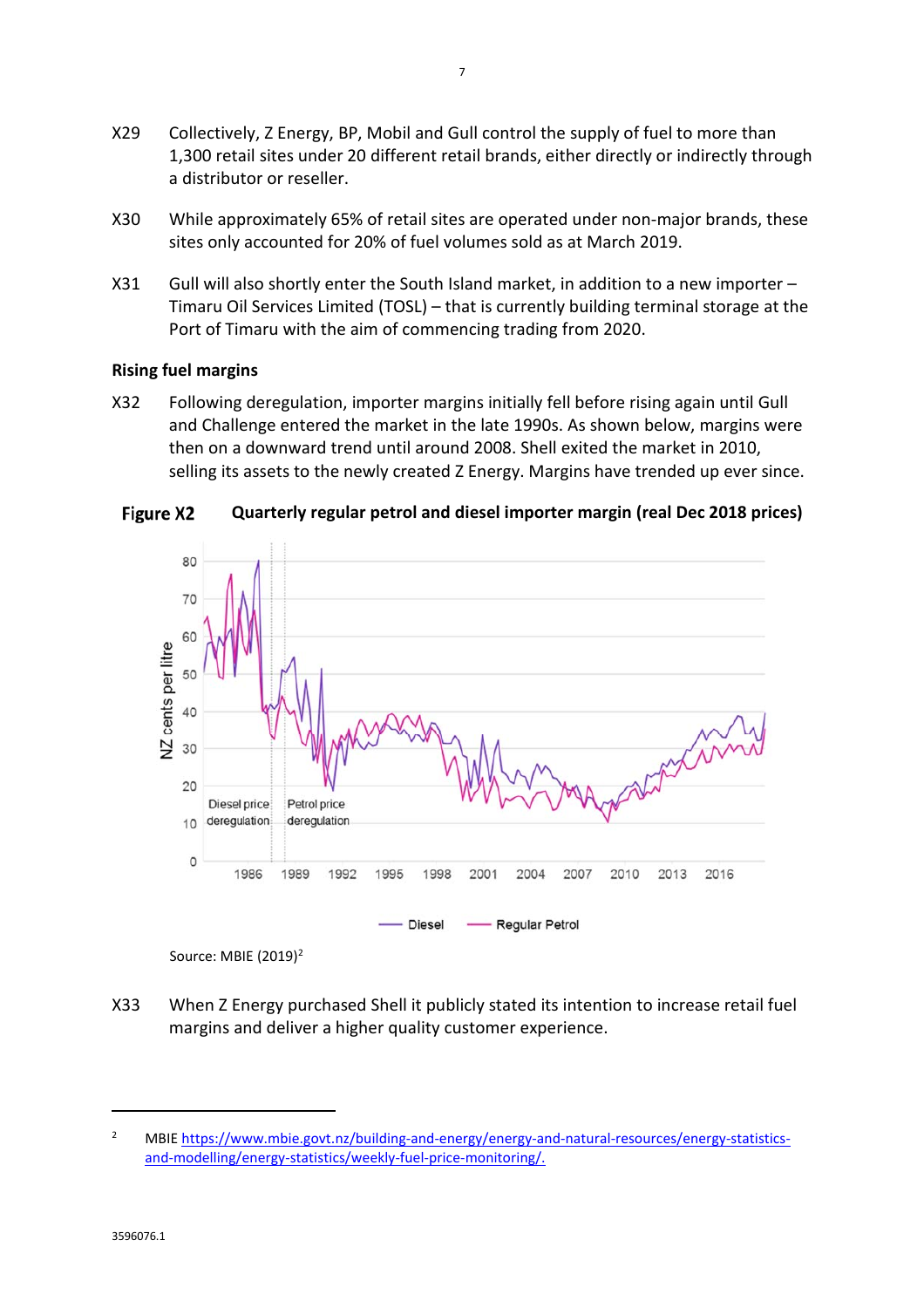- X34 The majors consider the margins at that time were not sustainable, or at least not sufficient to attract investment, which is reflected in submissions to us on this study. Shell's desire to compete on price to drive volumes can help explain these low margins prior to it exiting New Zealand.
- X35 Z Energy adopted a strategy where it was comfortable losing some market share in order to increase margins, which it argued would enable it to invest further in its retail network. This strategy was successful and as a result the price of petrol and diesel increased as gross margins grew.
- X36 After a period of comparatively low margins, BP and Mobil effectively followed Z Energy's lead, while Gull sat beneath the price umbrella the major companies created and focused on delivering a slightly lower frills price offering to increase its market share.
- X37 Prices and margins subsequently rose to a point where retail fuel prices, expressed on a pre-tax basis, were among the highest in the OECD and higher than in some Pacific Island nations.

#### **Retail price components**

X38 While most headline fuel prices are openly advertised on service station price boards for consumers to see, the wholesale price of fuel is not easily observed. However, we can break down retail fuel prices to show the components that make it up  $$ government taxes, the cost of the fuel itself and the gross margin importers earn (which includes domestic operating costs as well as profit). We also calculated the average discount consumers claimed at the counter.

#### **Figure X3 Estimated components of the board price of fuel (1 July 2018 – 31 December 2018)**

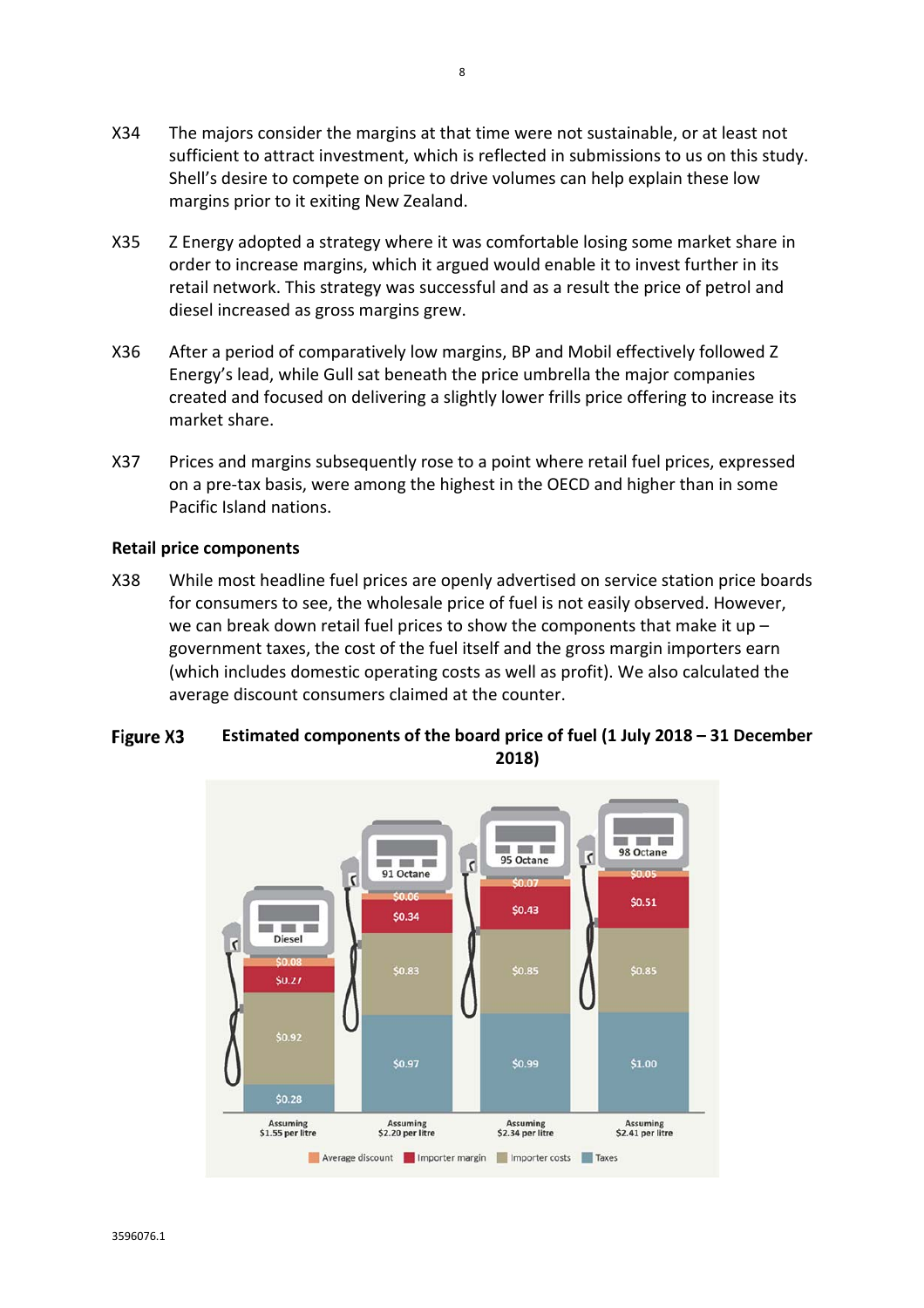Source: Commerce Commission analysis of data provided by industry participants.

- X39 The graphic above shows that in the second half of 2018 the average board price for a litre of regular petrol (91 octane) was \$2.20 and the average discount was 6 cents. Taxes accounted for roughly 97 cents a litre and the estimated cost of fuel was 83 cents, leaving 34 cents as the gross margin for importers. It also shows that the average gross margin was higher for diesel and premium fuels in percentage terms.
- X40 The breakdown outlined is the national average. The gross margins importers earn on any given litre of fuel will vary by region.
- X41 By comparison, in December 2018 the average price of a litre of regular petrol in Australia was NZD\$1.56 (estimated at 98 cents pre-tax), including a gross margin of 24 cents.

#### **Fuel market outcomes**

- X42 Fuel companies have made several innovations in the retail market that they compete over, such as fast lanes, coffee ordering apps, improved service and better equipped convenience stores. Improvements in pay-at-the-pump technology are also lowering the cost of entry for retailers wanting to offer a basic service to pricesensitive consumers. These developments can offer benefits to consumers.
- X43 However, we currently consider price competition in the retail fuel market is not working as well as it could be for consumers. Our reasons for this are:
	- X43.1 fuel companies appear to have been making persistently high profits over the last decade;
	- X43.2 regional differences in retail fuel prices are not all explained by cost differences;
	- X43.3 discounting does not compensate for higher pump prices; and
	- X43.4 there is an increasing price difference between regular and premium petrol.
- X44 Each of these concerns is explained in more detail below.

#### **High prices and persistently high profitability**

- X45 There are a range of indicators that in our view suggest the profitability of New Zealand fuel companies is high. These include:
	- X45.1 Import margins more than doubling since 2008;
	- X45.2 Fuel company returns on new investment are averaging 20% per annum over the past 5 years, well above our estimate of a reasonable return (6.9 - 8.6%) and international comparator companies (less than 10%);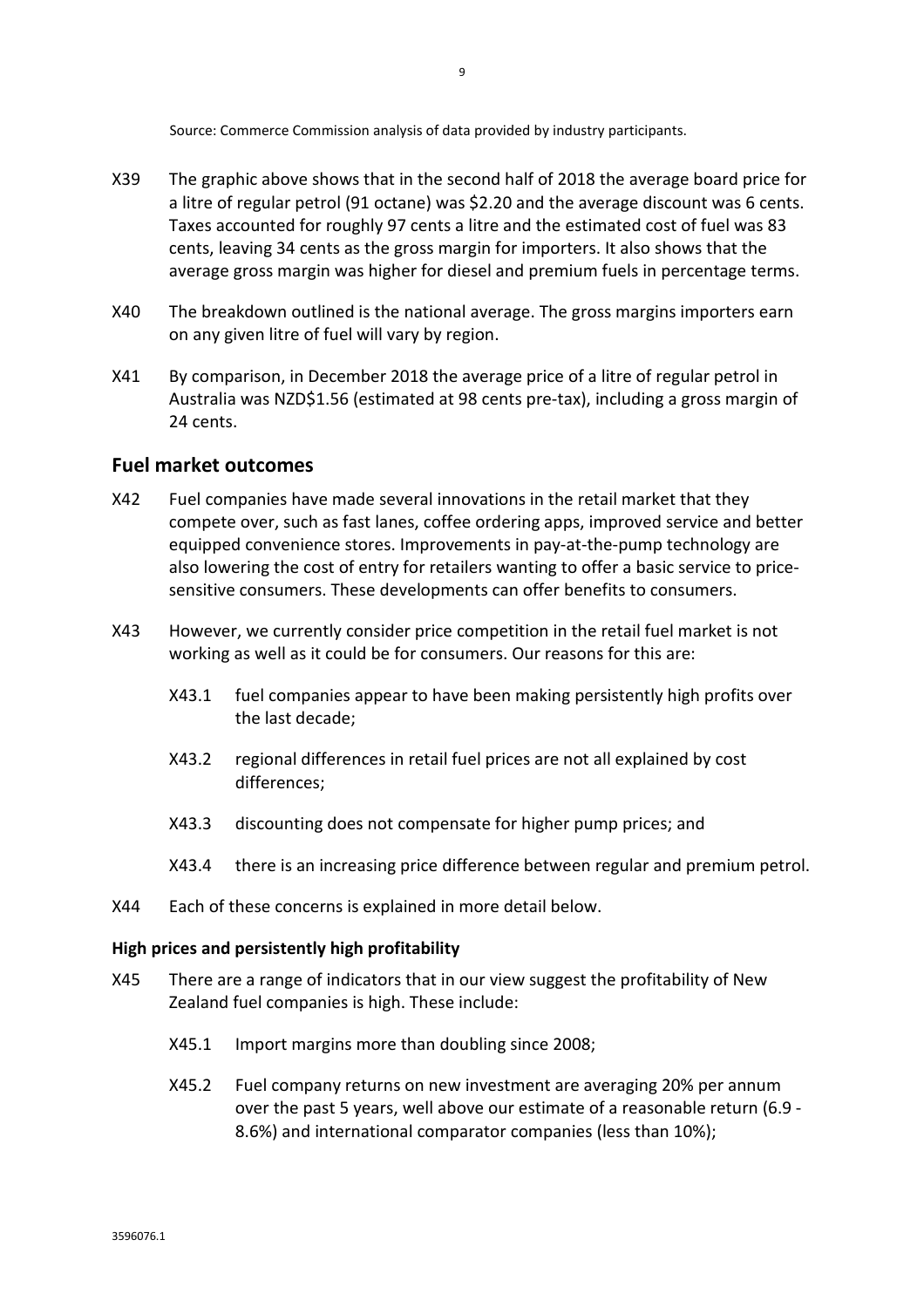- X45.3 New retail sites often exceed the company's own profitability expectations, with some achieving unusually fast pay back on investment for what are long-lived assets; and
- X45.4 Ratios of fuel firms' market value (sale price or sharemarket value) to replacement cost (value of its assets) are approximately 1.5 - 1.8, meaning they are valued significantly higher than their physical operation costs to build. We would expect values closer to 1 in a workably competitive market.
- X46 A number of the profitability measures we refer to have a broader focus than the retail fuel market alone and have some limitations. These are discussed in more detail in our profitability analysis, which is attached to this draft report.
- X47 High profitability is also reflected in the fact that the number of retail sites is growing faster than the volume of fuel sold. For example, in a May 2019 presentation Z Energy stated that 35 new sites had been built, growing capacity by 2% in a market where petrol sales declined by  $1.5\%$ .<sup>3</sup>
- X48 By implication, the average volume of fuel sold at each site is declining slightly, yet firms on average expect to generate strong profits on new investment. The interpretation would seem to be that the high returns expected are attributable to high margins, and not new investment growing volumes.
- X49 Commentary in internal fuel firm documents we reviewed indicates firms have been aware that margins were high enough to interest new entrants since around 2012 or 2013. These same documents also noted that entry would be difficult due to the cost involved in building a network in New Zealand.
- X50 Nevertheless, it is likely that high industry profitability has attracted some entry and expansion in the retail market. Gull and other relatively low-priced retailers such as Allied, NPD and Waitomo have grown their retail presence, primarily through unmanned sites offering lower prices than the majors. As noted earlier, TOSL intends to shortly enter the South Island market.
- X51 However, this entry and expansion does not appear to have materially reduced the profits observed across the fuel industry. There is no clear trend towards more competitive levels.
- X52 The majors and financial market analysts expect profitability to remain high, with internal documents we saw indicating firms expect to maintain or grow returns in the next few years.

 $\overline{a}$ 

<sup>3</sup> Z Energy "2019 Results Presentation For the year ended 31 March 2019" (2 May 2019) at p.6. Z's submission to us on the preliminary issues paper made a similar point using data from 2016. See, Z Energy "Market Study into the Retail Fuel Sector: Z Energy's Response to Invitation to Comment on Preliminary Issues", para 12.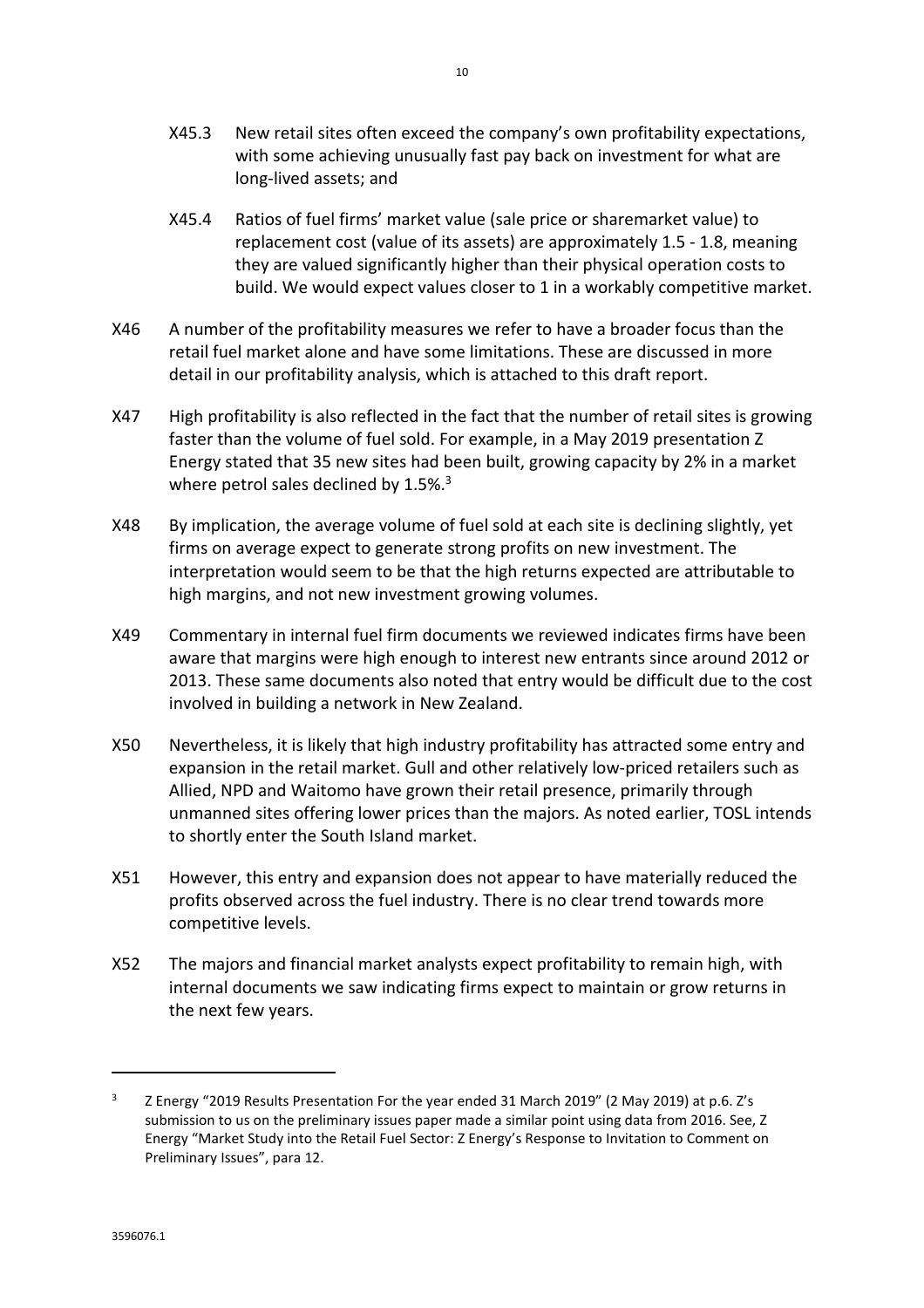- X53 The expected persistence of high margins and profit growth is a strong indication that competition is not working well to bring profitability to a more competitive or 'normal' level.
- X54 It is worth noting that while most fuel companies in New Zealand are profitable, some retail sites owned by individual dealers are not. Certain dealer-owned sites operate on relatively slim margins compared to the majors that supply them.

#### **Regional differences in retail fuel prices**

- X55 It is well known that there are material variations in fuel prices between regions and locations. In some cases, regional price differences can be at least partly explained by differences in cost or taxes. For example:
	- X55.1 The West Coast of the South Island has some of the highest prices in the country. There is no storage terminal on the West Coast, so fuel needs to be trucked long distances from other terminals (at relatively high cost); and
	- X55.2 Auckland prices are subject to the regional fuel tax introduced in 2018.



#### **Figure X4 Average retail pump prices across New Zealand (2019)**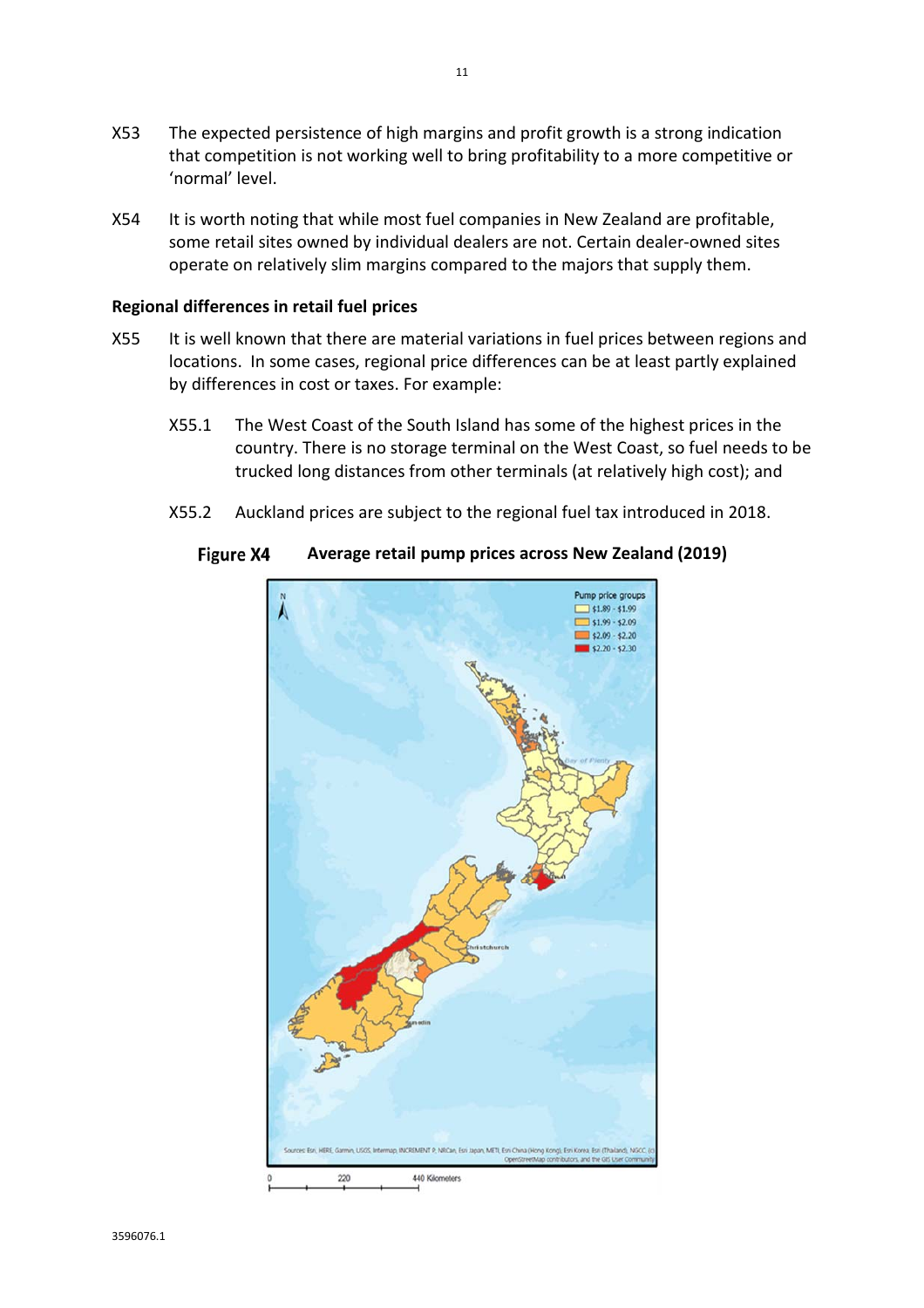- X57 The fact that all fuel sold in the South Island originates from the majors also appears to be linked to weaker price competition (without Gull) and therefore higher prices.
- X58 Prices in Wellington and the South Island may reduce in the future if comparatively low-priced retailers expand into these areas and TOSL's entry in Timaru is successful.

#### **Discounting is not a substitute for more generalised price competition**

- X59 Discount and loyalty programmes like AA Smartfuel, Z Energy's Pumped and Mobil Smiles, as well as supermarket dockets, are a prominent feature of New Zealand's retail market.
- X60 In 2018 over 41% of petrol and diesel sales were made at a discount to the advertised pump price. This has risen from 22% since 2011. The average size of the discounts offered has also increased from 2 cents to 11 cents per litre for petrol and from 2 cents to 16 cents per litre for diesel over this period.
- X61 The majors have submitted that this is a sign of strong retail competition and we accept that they do actively compete on discount offerings.
- X62 However, in our view, discounting is a poor substitute for more generalised price competition. We note that as importer margins have increased over the last decade, discounting has also increased. We currently consider the reverse trend would also occur. If board price competition was stronger, margins could be lower, there would be less discounting and all consumers could benefit from lower prices.
- X63 In addition to these broad trends, analysis of specific changes in discounts suggests that over the period 2016-2019, changes in discount size (measured in cents per litre) are associated with slight changes in the advertised board price in the same direction. Over this period a 10 cent per litre increase in discounts is associated with an estimated pump price increase of:
	- X63.1 1 cent to 2.7 cents for 91-octane petrol; and
	- X63.2 2.4 cents to 4.9 cents for diesel.
- X64 Discounting can in effect 'sort' or discriminate between customers who claim discounts and those who do not. Some consumers may be excluded from discount offers due to the criteria in place, such as the minimum spend required to trigger the discount at certain fuel retailers.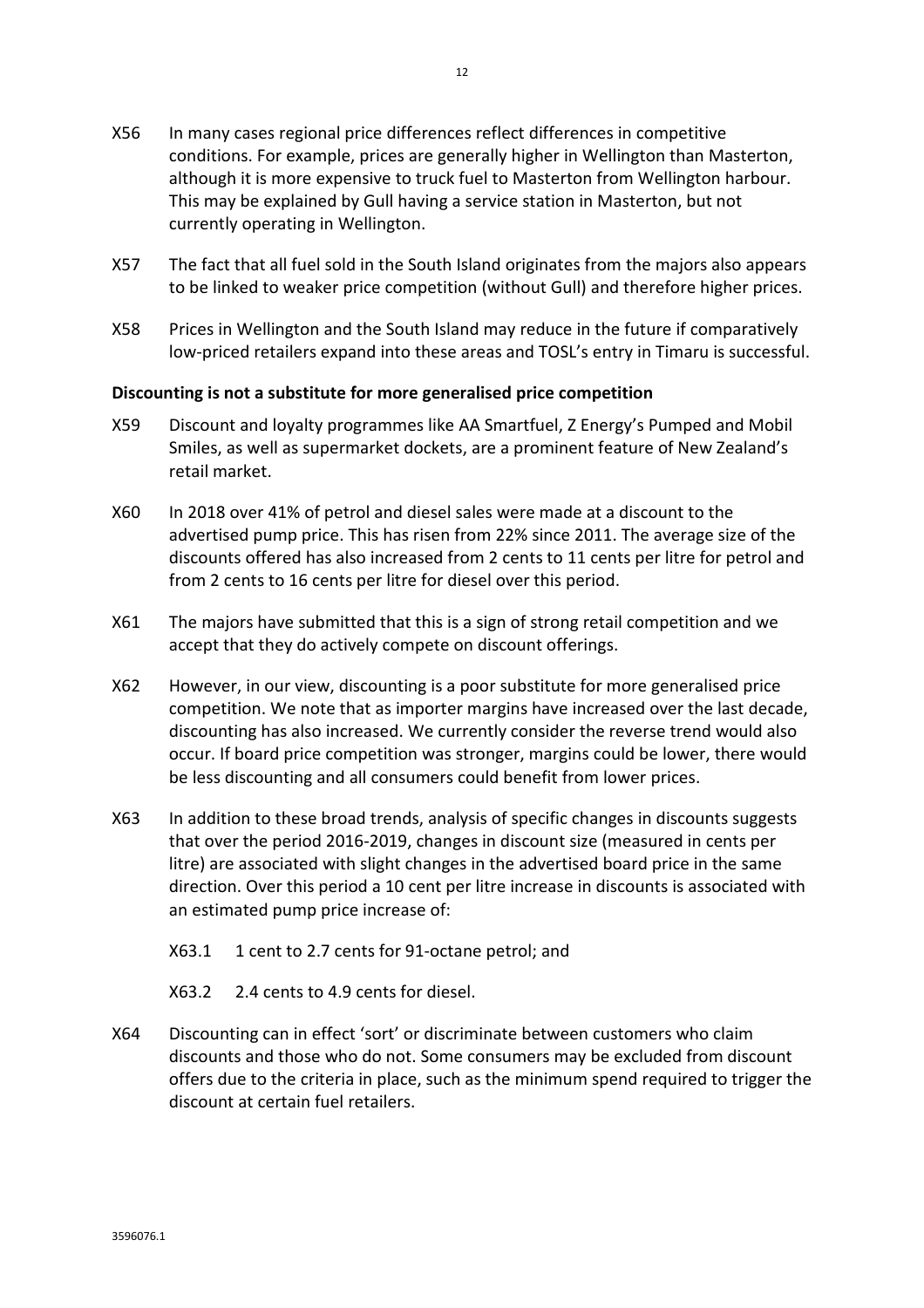- X65 Discount programmes can also shift consumer focus away from the actual net price they pay to the size of the discount or reward, particularly if the price is not displayed. Further, they can make it more difficult for consumers to compare postdiscount prices between retailers and understand which one is offering the lowest actual price. As a result, consumers in a discount programme may be less likely to switch retailers in response to an increase in the price at the pump.
- X66 What this means in practice is that a large proportion of total consumer demand may not regularly be imposing a price discipline on retailers. Retailers' volumes may be less affected by a rise in pump price than they would be without these discount programmes.

#### *Commercial fuel cards*

- X67 Although the study is focused on the retail market, sales to commercial fuel card holders – typically small and medium-sized businesses – account for about a quarter of volumes at retail sites.
- X68 Fuel cards can deliver significant benefits to buyers by enabling them to receive a single bill at the end of the month, place limits on purchases made (for example, fuel can only be purchased during certain hours), and receive discounts off pump prices.
- X69 However, these benefits may come at the cost of softening price competition in a similar way to consumer discount schemes.
- X70 Fuel cards are valuable to retailers as they provide a steady base of buyers who are relatively indifferent to the pump price at the site they obtain their fuel.
- X71 Fuel card holders are known as 'sticky' customers and are unlikely to shop around in response to a short-term price rise, as they may be more focused on the benefits they consider their card offers them. This again means there is likely to be a valuable section of fuel buyers that retailers know they do not need to attract by competing on board price.
- X72 We also consider fuel cards may soften competition by reinforcing the majors' control of their supply chains, which is discussed further below.

#### **Premium petrol margins**

- X73 Premium petrol, which is retailed at higher prices and margins than regular petrol, may also be contributing to high industry profitability.
- X74 Premium (95 and 98 octane) petrol prices currently tend to be about 13-15 cents above the price of regular (91 octane) petrol, after accounting for discounts. The difference was about 7-8 cents in 2011. This has meant the premium petrol margin has increased faster than regular petrol.
- X75 Based on the evidence we have seen, the extra margin fuel companies are earning on this product does not reflect actual cost differences between premium and regular petrol.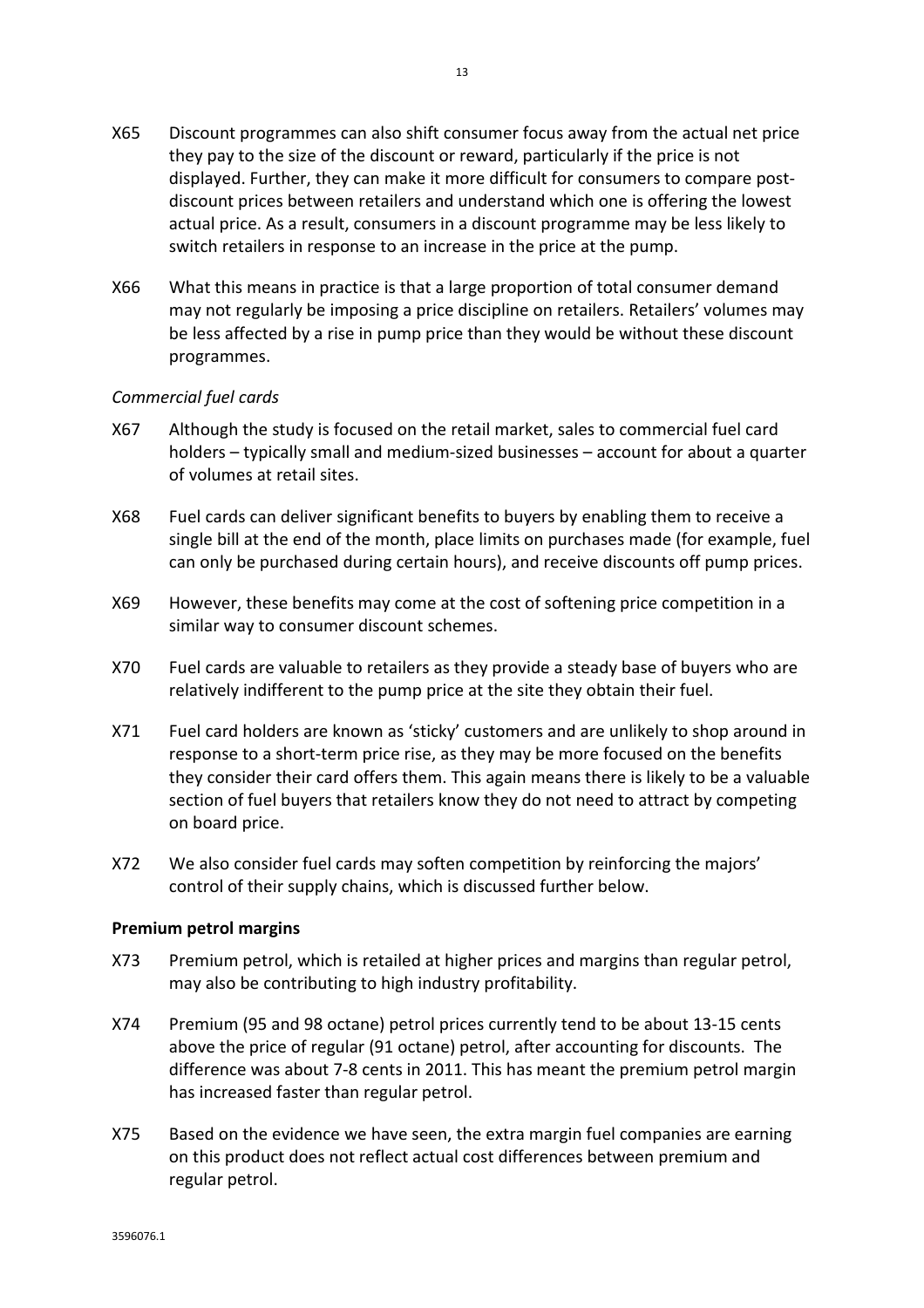- X76 It is more likely due to premium petrol prices seldom being displayed on service station price boards, making it difficult for consumers to compare prices. Premium petrol consumers may also be less price sensitive. In addition, fewer retailers sell 95 and 98 octane petrol, reducing competition for those that do.
- X77 We also consider that some consumers may be purchasing premium petrol unnecessarily, potentially due to a lack of understanding about whether it is needed for their car.

#### **Causes of these outcomes**

- X78 We believe the market observations outlined above are largely symptoms of issues further up the supply chain.
- X79 New Zealand is a lightly populated country located some distance from the major global sources of imported crude oil and refined fuel. This impacts directly on the price we pay for petrol and diesel, however it does not account for the persistently high profitability of our fuel companies.
- X80 The core problem, in our view, is that an active wholesale market does not exist in New Zealand. The majors' cost advantages and vertically integrated networks, combined with their wholesale supply relationships, have removed the scope for aggressive price competition at the wholesale level. This is where we would normally expect to see strong competition given the large volumes resellers are prepared to purchase.
- X81 Without an effective wholesale market, price competition is largely limited to retail markets, where it is inconsistent across regions. The absence of wholesale competition also appears to have had the effect of setting a minimum price level above which retail price competition can occur.
- X82 While resellers can and do offer petrol and diesel prices below the majors and Gull, primarily by offering low cost service offerings like unmanned, pay-at-the-pump stations, there is a limit to the price competition they can offer. This is dictated by the wholesale price they pay their suppliers.
- X83 The profit level the majors have built into their wholesale pricing is therefore currently protected and retail profits can also be extracted where they face limited competition.
- X84 There are two interrelated factors we consider are affecting wholesale competition:
	- X84.1 The majors' joint infrastructure network gives them an advantage over current and potential fuel-importing rivals, who face higher costs to enter the market; and
	- X84.2 Wholesale supply relationships, including contractual terms, between the majors and their resellers reduce competition and limit resellers' ability to switch supplier.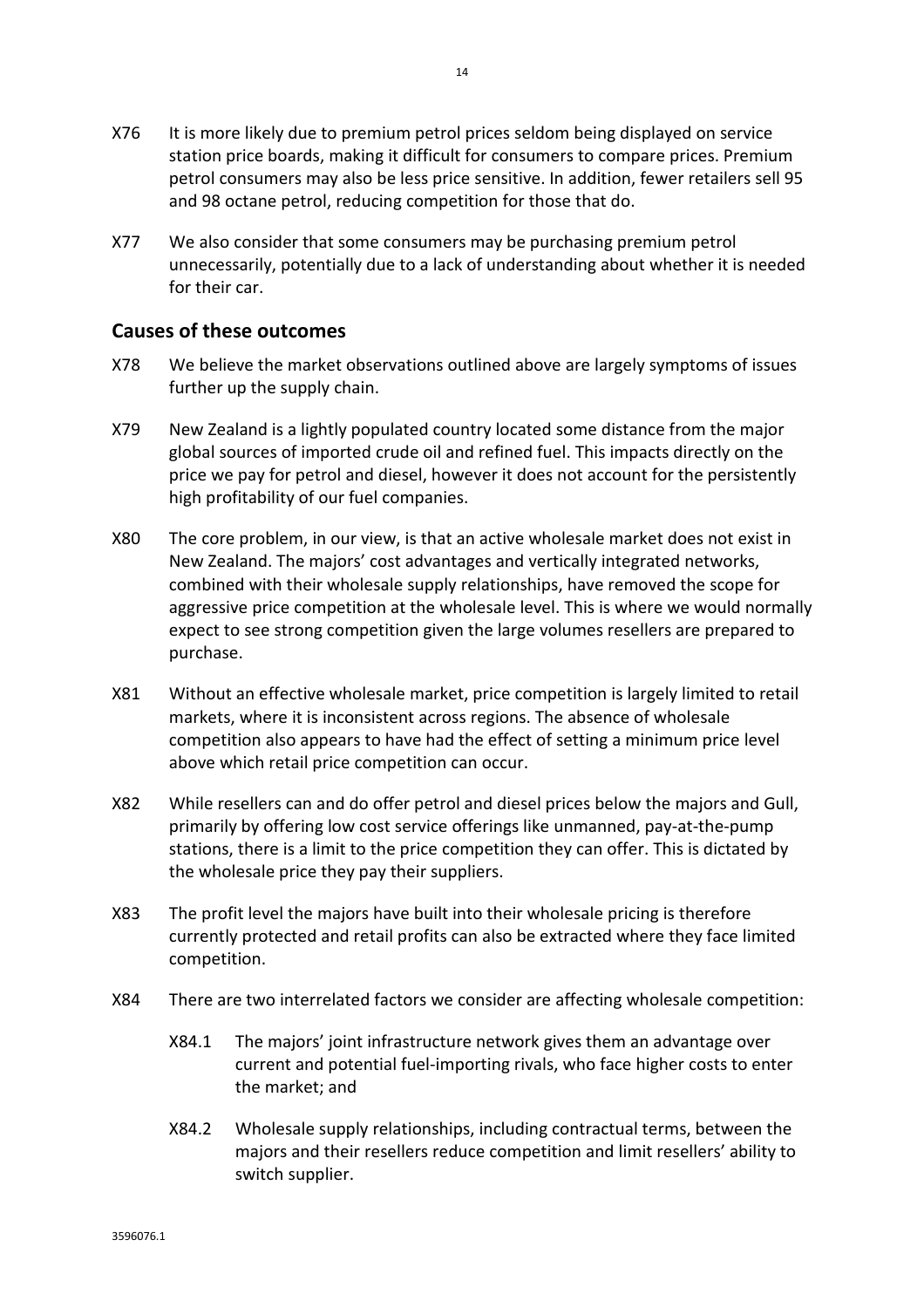X85 The majors have overcome some of the challenges associated with delivering fuel to New Zealand consumers by sharing key infrastructure. This includes a complex mix of interrelated arrangements covering everything from the processing of crude oil, coordinated scheduling of distribution of refined fuel by pipeline and coastal shipping vessels, and access to nation-wide fuel inventory through shared terminal storage facilities under the 'borrow and loan' system.



#### **Figure X5 The petrol and diesel supply chain**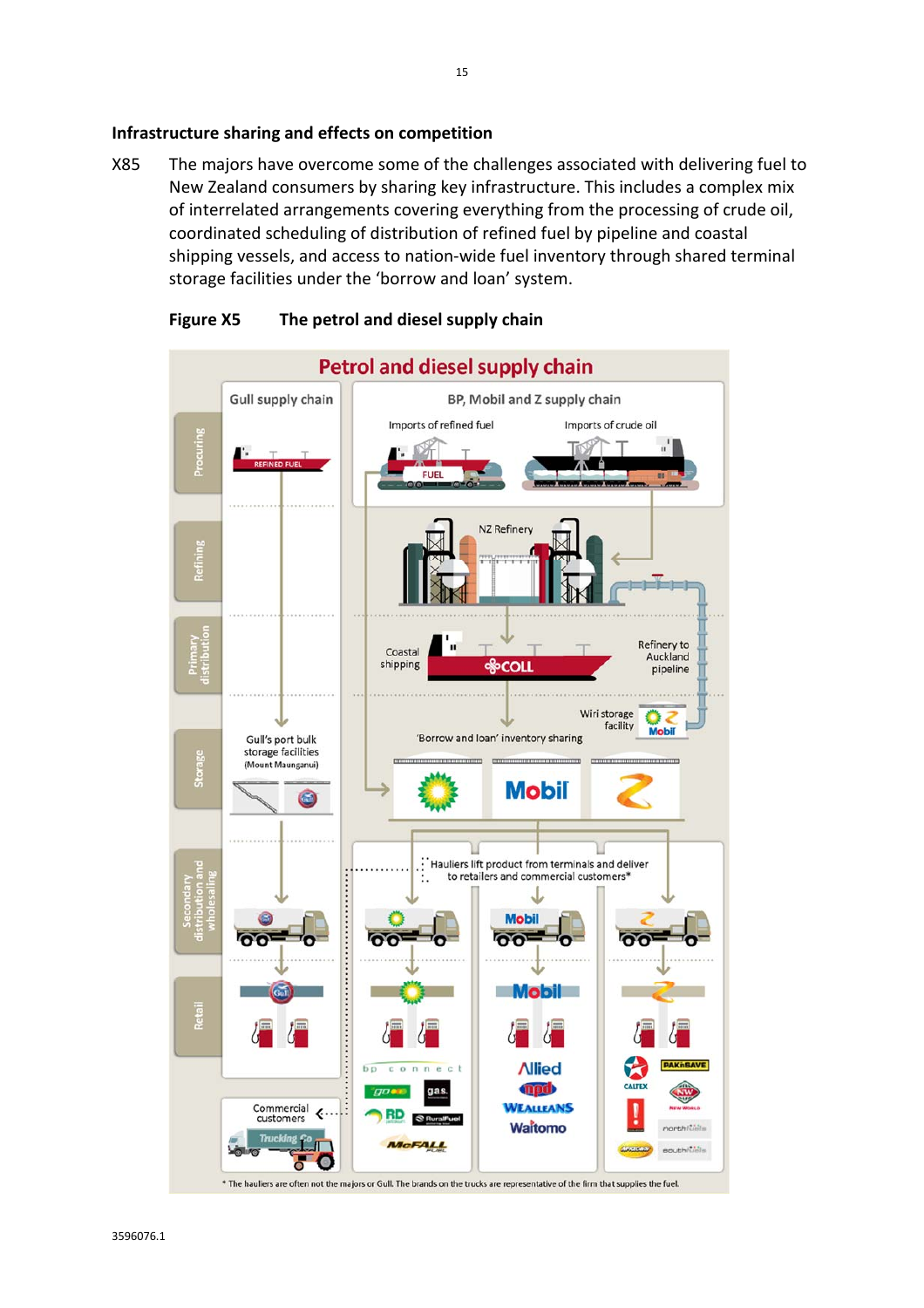- X86 By combining their resources in this way, the majors have reduced their costs of supply compared to any rival importers that need to establish separate stand-alone supply chains.
- X87 While there are terms and criteria under which a rival importer may join any of the infrastructure sharing agreements, this has never happened. In reality, these terms are untested, the majors appear to have considerable discretion on allowing access and the process and criteria for applying for access are not made readily available.
- X88 Without access to aspects of these shared arrangements, and with existing resellers committed to restrictive wholesale supply agreements (discussed further below), fuel importers seeking to enter the New Zealand market face significant barriers.
- X89 The investment required includes securing land and tankage for terminal storage at a suitable port, many of which are not equipped to handle fully-laden fuel tankers. From there, a new importer must truck its fuel to a network of retail sites on suitable land, with required consents and appropriate facilities. While it is possible that existing resellers could be persuaded to switch to a new importer for their wholesale supply, this has not occurred in New Zealand post-deregulation.
- X90 The majors, by comparison, are able to transport fuel refined at Marsden Point, which is cheaper than imported refined fuel, via pipeline to our largest market, Auckland, at a cost no rival importer can currently achieve. They are also able to limit their use of comparatively expensive trucking costs through their coastal shipping network.
- X91 Their control of these key assets through the supply chain enables them to supply fuel at a cost that is likely to always be lower than the cost facing a new competitor.
- X92 While the majors' joint supply chain has some pro-competitive effects, such as enabling them to compete where they do not have their own terminals, the inherent cost savings do not appear to be flowing through to lower prices for consumers. This is seen, for example, in the South Island where retail prices and gross margins are generally higher even at sites located close to coastal terminals.

#### *Refinery allocation*

- X93 We also consider that current refinery arrangements may be limiting competition between the majors. Capacity at the refinery is currently allocated based on a threeyear average of market shares. This means there is a significant lag before an increase in market share flows through to greater refinery allocation, and the need for such a time delay is currently unexplained in the study.
- X94 If a major wants to grow its market share it would initially need to import more refined fuel to meet increased demand. This is likely to lead to a cost disadvantage in the short term, particularly in the Auckland market which receives fuel directly from the refinery via pipeline.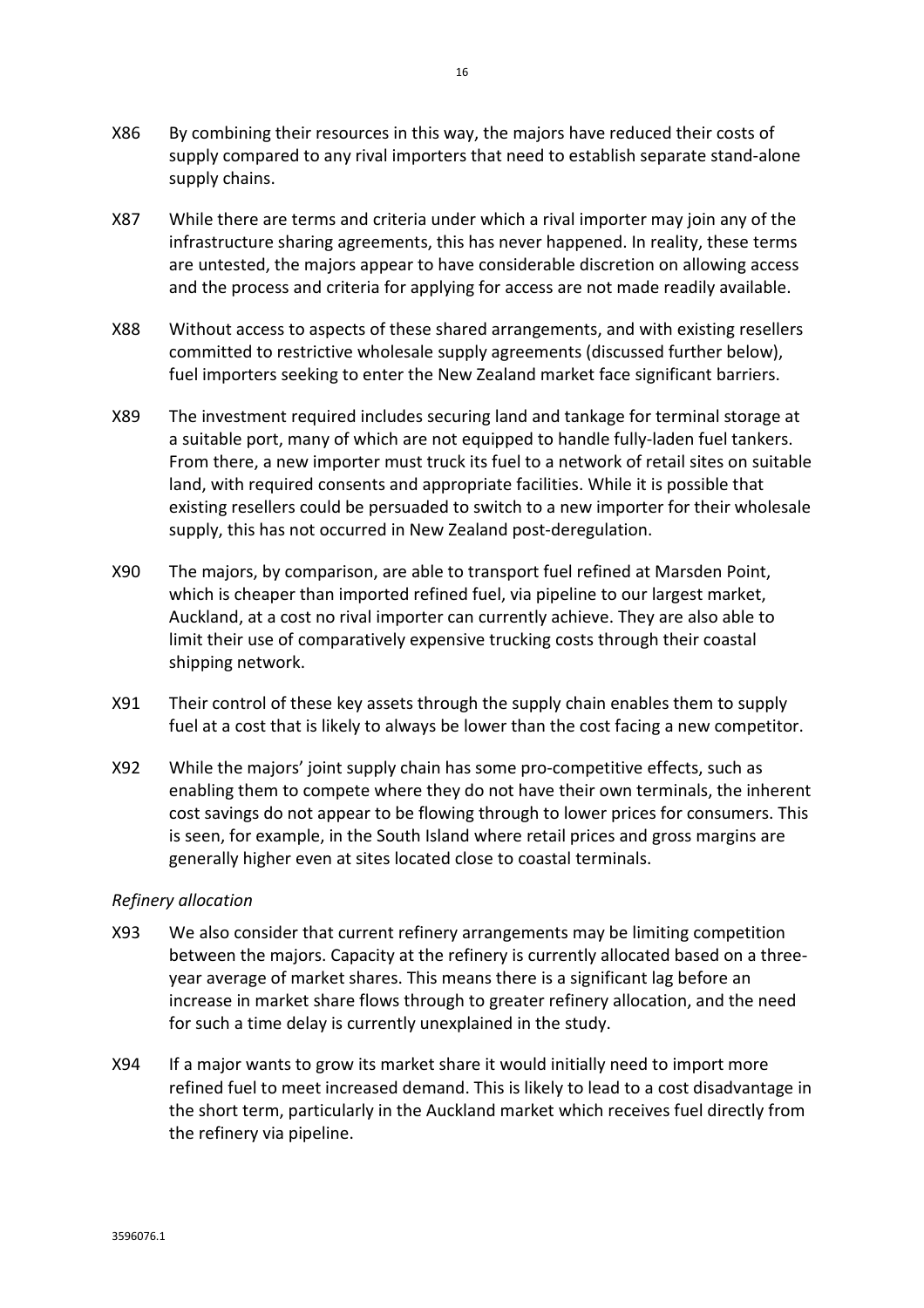X95 Further, the refinery allocation and borrow and loan arrangements currently require that information on past and future demand be shared between the majors. This may improve their understanding of each other's likely strategies and help them to accommodate one another's market behaviour.

#### *Capacity constraints are increasing*

X96 We currently consider that the infrastructure sharing agreements may have also reduced incentives to invest in terminals, leading to tight supply conditions at many ports. This is reflected in minimal investment being made in storage terminals over the last decade, despite increased demand for fuel.



**Figure X5 Total fuel volumes and storage capacity indexed to 2009** 

- X97 The limited investment in storage seems to be related to capacity constraints. This is evidenced by port coordination events, which are used to ration out available supply between the majors and their downstream partners, when terminal supplies are low. While coordination events have fallen recently, some ports are currently under coordination up to 40% of the time for certain fuel types.
- X98 There is evidence suggesting this tight supply position serves to limit competition between the majors. The formulas used to ration fuel during coordination events reduce the ability and incentive of the majors to compete for additional contracts; and large resellers appear to be deterred from seeking to switch suppliers out of fear their needs may not be met during a coordination event. Unlike in the United States and parts of Australia, there is no wholesale spot market for fuel in New Zealand.

#### **The wholesale market is inactive**

X99 Z Energy, BP and Mobil supply over 90% of the fuel consumed by New Zealand motorists through their own retail sites and wholesale supply agreements with other retailers (also known as resellers). All retailers other than Gull are dependent on the majors for their fuel supply.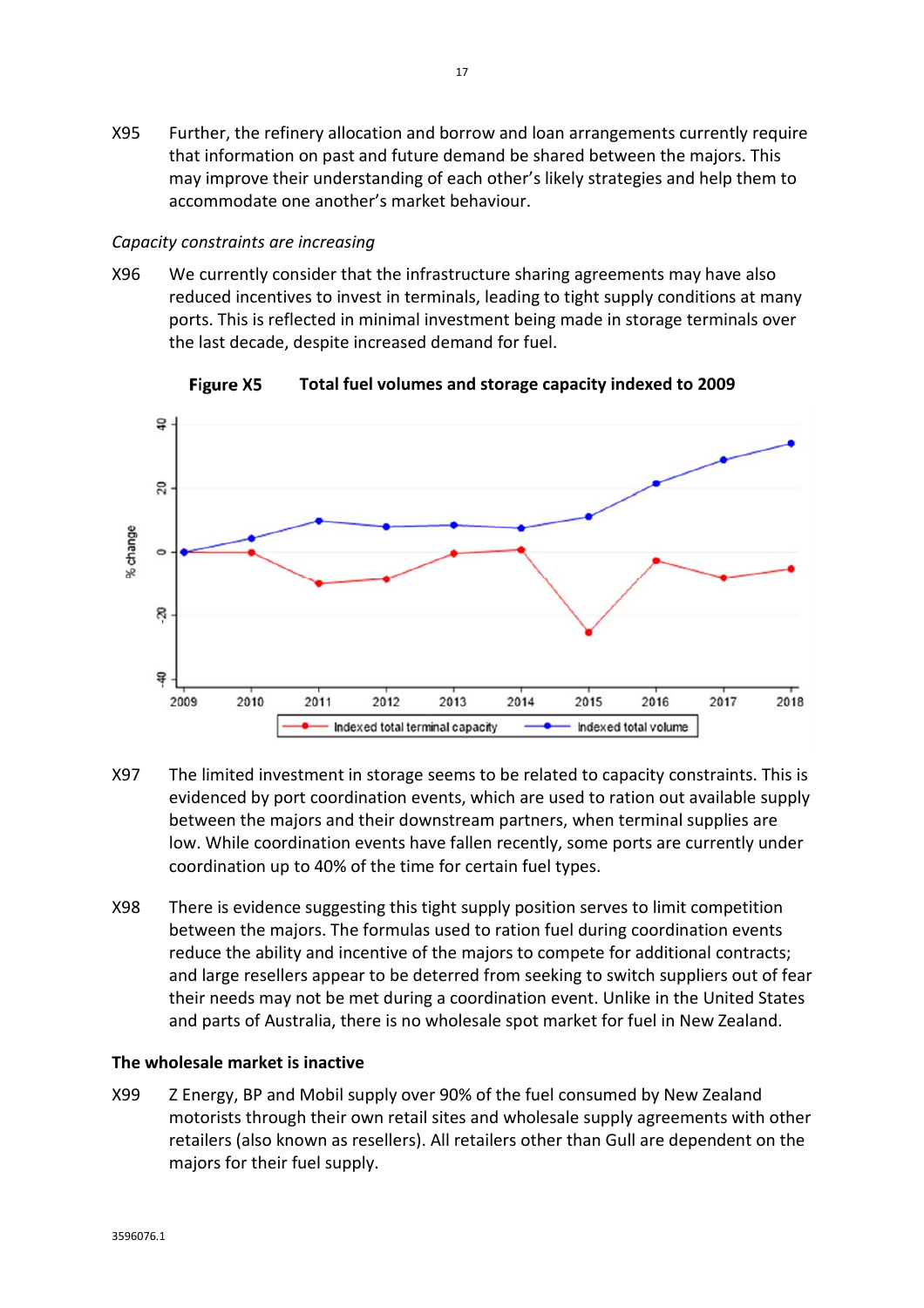- X100 Switching at the wholesale level is rare. Resellers, comprising of independent dealers and distributors, often roll-over their supply agreements without seeking offers from other potential fuel suppliers. This reflects a combination of:
	- X100.1 long-standing relationships resulting in resellers being dependent on their existing suppliers; and
	- X100.2 contractual terms that make switching difficult.
- X101 The lack of switching we see in the wholesale market also reflects some distributors' relatively comfortable position, given they are often sharing in the high profitability we are seeing across the industry.

#### *Relationship dependence reinforces barriers to switching*

- X102 Many of the wholesale supply relationships majors have with resellers have been in place for decades. In some cases, a major helped establish the reseller through transfer of assets, financial investment, technical assistance or access to customer lists.
- X103 Since their establishment, many resellers have grown materially by building their own customer base, and in some cases acquiring other distributors. Increasingly they are building their own retail sites, particularly self-service pay-at-pump sites.
- X104 Despite this growth, resellers are not diversified businesses. Maintaining a reliable supply of fuel is critical to their success and they purchase all of their core product, petrol and diesel, from a single supplier. In most cases this is the same supplier they have always had.
- X105 The established relationships between the majors and their resellers appears to be reinforcing barriers to switching suppliers. This is reflected in resellers:
	- X105.1 needing access to their majors' fuel card;
	- X105.2 being unwilling to open new retail sites in locations where they would directly compete with their own supplier; and
	- X105.3 factoring security of supply risks into their decisions.
- X106 As mentioned earlier, commercial fuel card users are valuable to retailers. As a result, independent resellers can be dependent on their suppliers' fuel card offering, especially as acceptance at a nationwide network of sites can be required to compete effectively. The potential loss of fuel card volumes at their retail sites acts as a disincentive to seek a lower wholesale price from another supplier, or switch to a new importer that does not have a fuel card offering.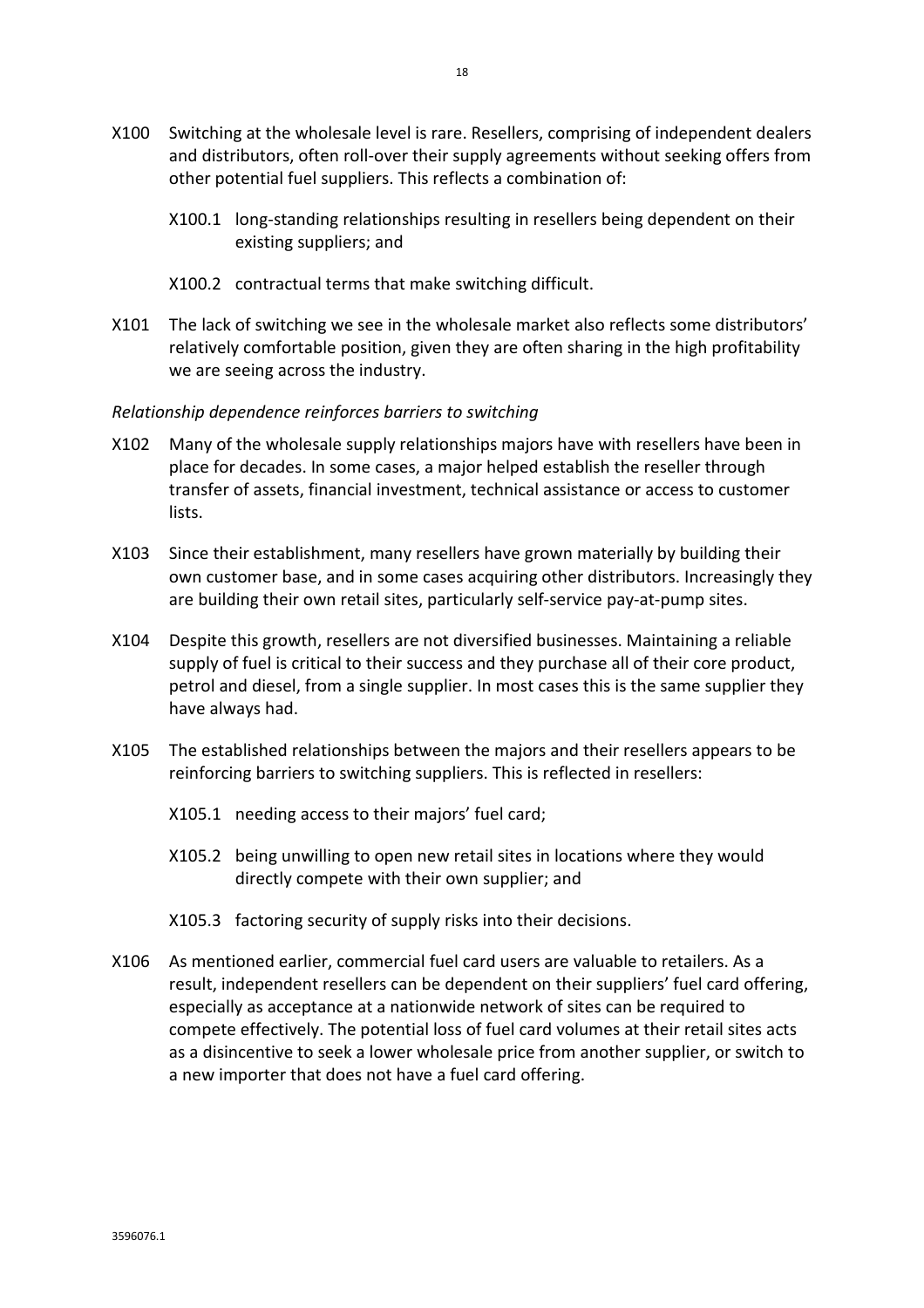- X108 Generally, resellers open new sites at locations that complement their supplier's network, rather than competing directly with them. Even if they wished to switch supply to a different major fuel company, the location of their established retail sites may mean they are unlikely to get a better wholesale price from the same suppliers they would then be competing against.
- X109 Another factor influencing distributors' decisions appears to be the supply risk associated with port coordination events or shortages. For example, a major may choose to prioritise supply to distributors with whom they have long-term relationships, especially if they have retail sites that are complementary to its own. This acts as a further disincentive to distributors to switch suppliers.

#### *Restrictive contract terms*

- X110 In our view the wholesale supply agreements between the majors and resellers have features that are not consistent with workable competition. For example, these agreements:
	- X110.1 are typically exclusive, preventing resellers from obtaining any of their fuel from an alternative supplier, for example to trial a new supplier or diversify their supply;
	- X110.2 commonly have long durations (for example, 10 to 15 years), further limiting resellers' ability to regularly test the market and 'shop around';
	- X110.3 are sometimes tied to the suppliers' retail price or unclear on the methodology for calculating wholesale prices, giving majors the ability to change prices at any time and making it difficult to compare offers between suppliers; and
	- X110.4 include other contract terms, such as 'first right of refusal' clauses, which reduce a reseller's ability and incentives to switch supplier.
- X111 We acknowledge terms like these are not unusual in commercial contracts in workably competitive markets. They can have a range of benefits and may be required to achieve efficiencies, such as securing long-term demand in order to justify investment.
- X112 Nevertheless, we currently consider that in many cases the benefits claimed could be achieved through means that are less restrictive of competition in the wholesale fuel market.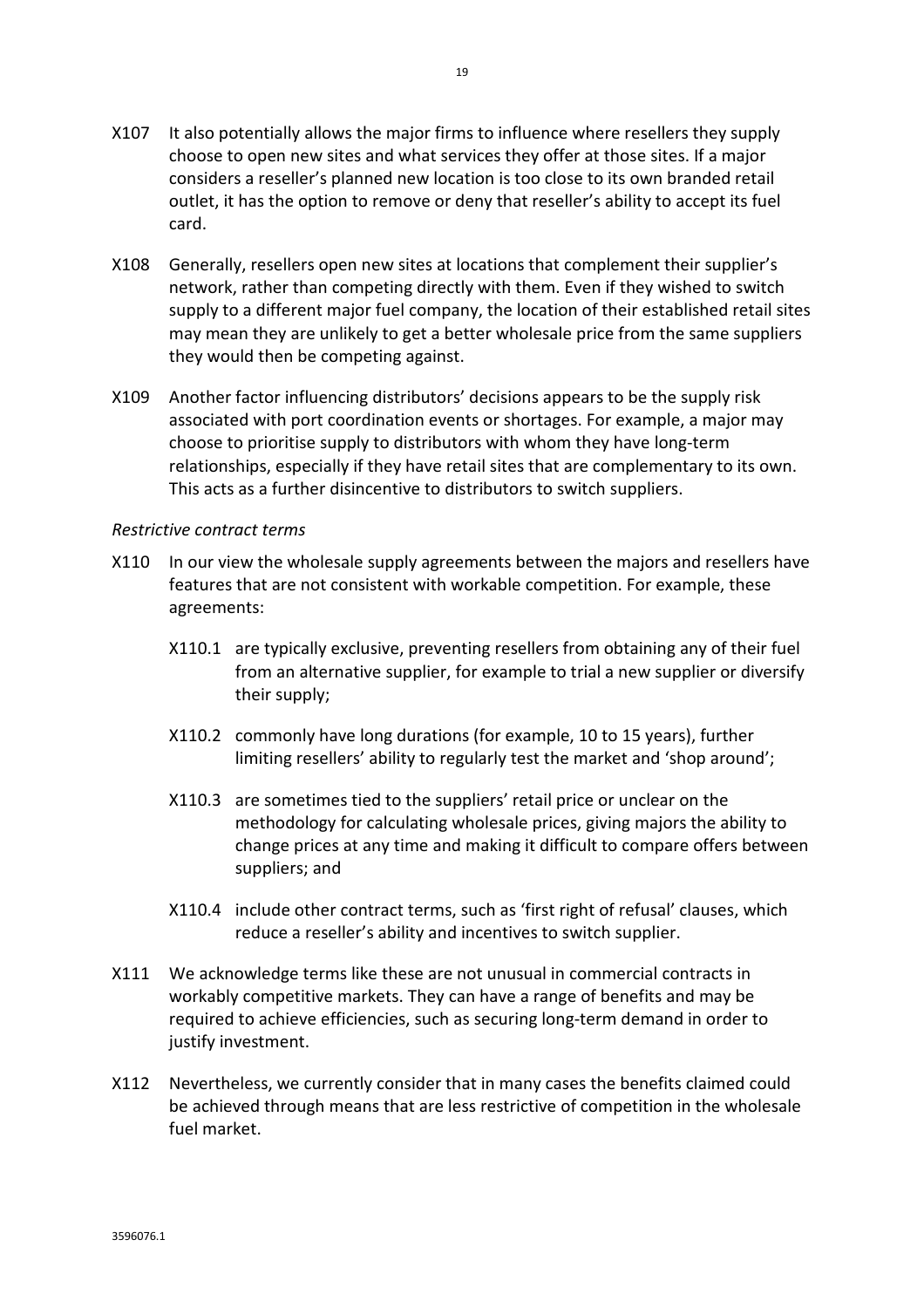- X113 In addition to these contract terms, if a reseller does consider switching it can be hard to find the best offer because some of the key information they need, such as the future supply price, may not be provided by a major. There is no wholesale spot market in New Zealand, which would potentially provide a useful reference point when considering entering a new supply agreement.
- X114 Resellers' lack of switching contrasts with large commercial buyers who typically enter much shorter contracts and actively test the market by inviting tenders from multiple suppliers.

#### *Land use restrictions*

- X115 Separately, we have also observed that when fuel companies close retail sites they sometimes place 'restrictive covenants' on the land that prevent its future use by another fuel retailer.
- X116 Given retail site locations are often selected based on traffic flows and accessibility, as well as local zoning restrictions, the reduced ability to access suitable land potentially raises a new competitor's cost of entering the market or limits their ability to expand into new areas.
- X117 We currently consider that restrictive contract terms, the dependence of resellers on their suppliers and land use restrictions all act as a barrier to wholesale market competition, which means that effective price competition is only possible at the retail level.

#### **The impacts of infrastructure sharing and a locked-up wholesale market**

- X118 The combination of infrastructure sharing arrangements and restrictive wholesale supply relationships has restricted rival fuel importers' entry into the market and has limited competition.
- X119 Rival importers do not have the ability to match the majors' comparatively low cost of production and distribution, and on entering New Zealand would find it difficult to attract wholesale customers who are committed to restrictive wholesale supply agreements.
- X120 This has the effect of currently restricting competition primarily to the retail level.

#### **Options to stimulate competition and improve outcomes for New Zealanders**

- X121 We currently consider that competition in the wholesale fuel market is not delivering the benefits for consumers that it could. Under current practices, New Zealand consumers appear likely to continue paying more for fuel than we would expect if a workably competitive wholesale market existed.
- X122 There are signs that the market is responding to the high margins being earned over the past decade. Developments that could improve outcomes for consumers in the long term include: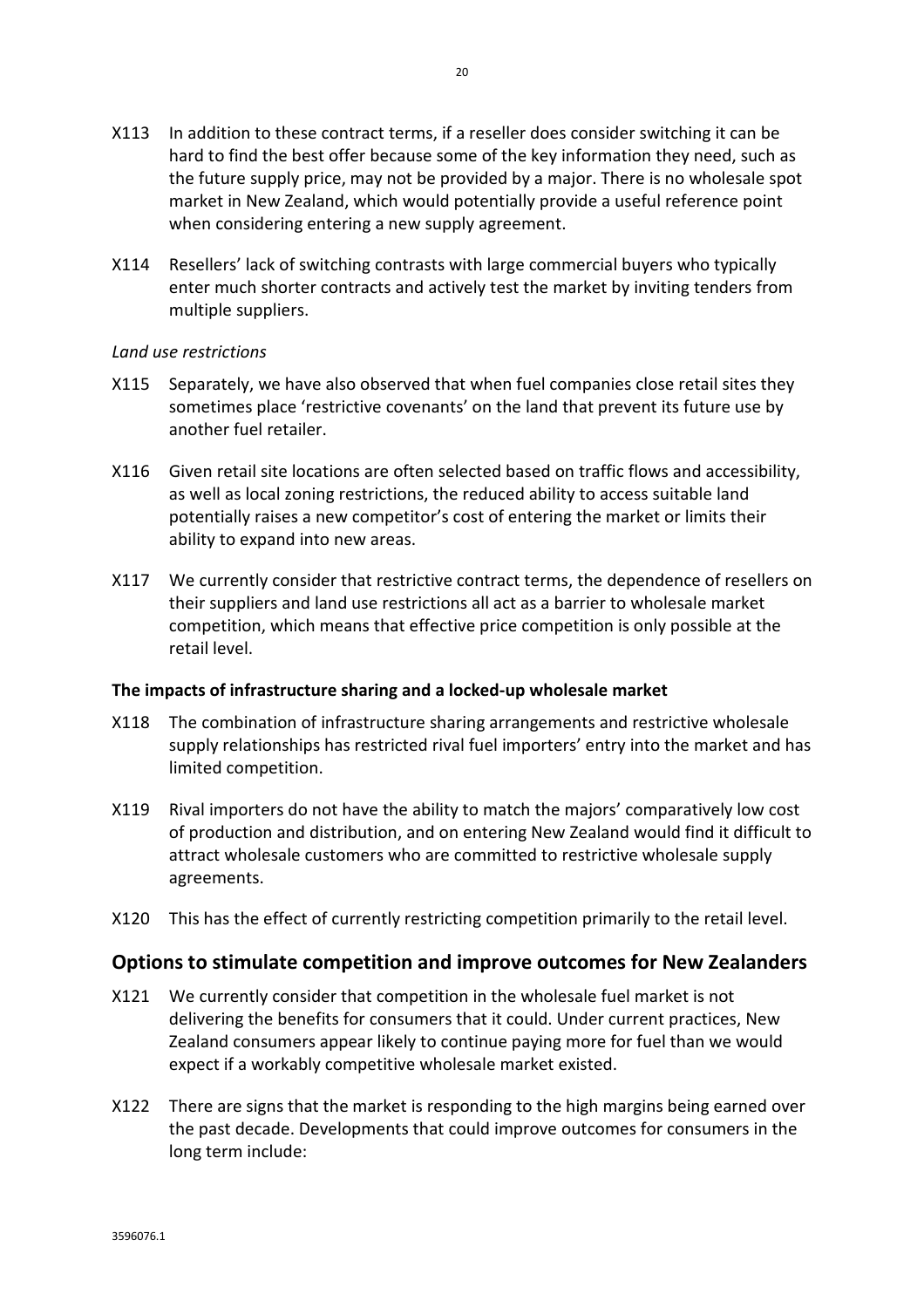- X122.1 successful establishment of TOSL's new import terminal in Timaru has the potential to bring lower fuel prices to some South Island drivers, if it can secure supply agreements with existing resellers;
- X122.2 further expansion by Gull and resellers like Waitomo and NPD may provide consumers the option of lower priced fuel in more locations; and
- X122.3 the development of alternate sources of energy like electricity or hydrogen to power our cars and trucks may help reduce the price of petrol and diesel.
- X123 However, these developments will not address the core problem we have identified with the wholesale market

#### **Options to improve competition**

- X124 We consider there are two broad sets of changes that have the potential to help create a competitive wholesale market, with long-term benefits for retail competition and end consumers. These are:
	- X124.1 greater contractual freedom between majors and resellers to better enable switching between suppliers and reduce the barriers preventing new entrants from obtaining wholesale customers; and
	- X124.2 promoting wider participation for independent importers in the majors' shared infrastructure, notably port terminals and the associated logistics in the borrow and loan system.
- X125 There is no guarantee that a competitive wholesale market will develop rapidly if these barriers are removed. Some resellers have a happy co-existence with their supplier and no desire to change. However, there appears to be significant economic incentives for some resellers to switch, including those who may want to use an alternative supplier for at least some of their volumes. This could be expected to lead to more competition over time.
- X126 We have also outlined a series of further options that could help improve competition in the fuel market. These include:
	- X126.1 changing the current refinery fuel allocation mechanism to allow the majors to increase their allocation over a shorter time period than three years;
	- X126.2 reducing potentially unnecessary information sharing between the majors' through the refinery Technical Committee and COLL joint venture agreement;
	- X126.3 improving the transparency of premium petrol prices by displaying them on price boards, and helping consumers understand whether they need to purchase 95 or 98 octane for their vehicle; and
	- X126.4 requiring better information be collected from the industry and retained in New Zealand to assist in future market analysis.